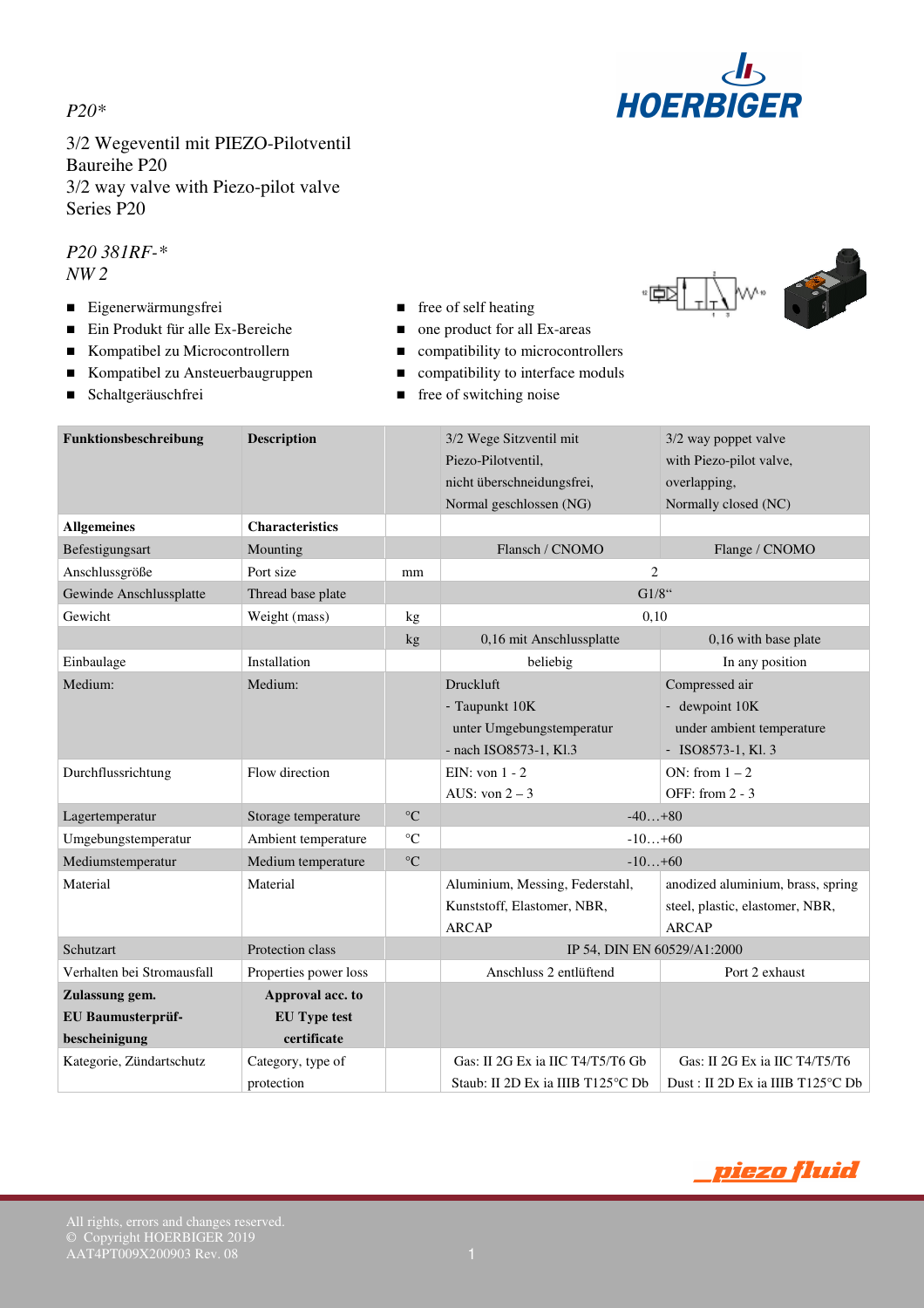

## *P20\**

| <b>Pneumatische</b> | <b>Pneumatic characteristics</b> |             |       |      |
|---------------------|----------------------------------|-------------|-------|------|
| Kenngrößen          |                                  |             |       |      |
| Nenndruck           | Nominal pressure                 | pl          | bar   |      |
| Arbeitsdruckbereich | Operating pressure               | p1min       | bar   | 1,5  |
|                     |                                  | p1max       | bar   |      |
| Nenndurchfluss      | Nominal flow                     | $Q_{\rm N}$ | 1/min | >110 |

| <b>Elektrische</b>          | Electric                 |                  |                 |                                         |                        |                         |                          |
|-----------------------------|--------------------------|------------------|-----------------|-----------------------------------------|------------------------|-------------------------|--------------------------|
| Kenndaten                   | characteristics          |                  |                 |                                         |                        |                         |                          |
| Rel. Einschaltdauer         | Duty cycle               |                  | $\frac{0}{0}$   | 100 bei maximal 6000 h                  |                        | 100 within maximal duty |                          |
|                             |                          |                  |                 | Dauerbetrieb                            |                        |                         | time of 6000 h permanent |
|                             |                          |                  |                 |                                         |                        |                         | operation                |
| Elektroniktyp               | Electronic type          |                  |                 | PT63                                    | <b>PM64</b>            |                         | <b>PN61</b>              |
| Nennspannung                | Nominal voltage          |                  | V <sub>DC</sub> | 9                                       | 16                     |                         | 30                       |
| Ansteuerspannung            | Switching voltage        | $U_{\text{ein}}$ | <b>VDC</b>      | 5.59                                    | 616                    |                         | 730                      |
|                             |                          | $U_{\text{aus}}$ | V <sub>DC</sub> | 1                                       | 1                      |                         | 1                        |
| Haltestrom                  | On current               | $I_{\text{ein}}$ | mA              | 11.9                                    | 1.723                  |                         | 219                      |
|                             |                          | $I_{\text{aus}}$ | mA              | 0,05                                    | 0,1                    |                         | 0,22                     |
| Leistungsaufnahme           | Power consumption        | $P_{Nmin}$       | mW              | 5,5                                     | 10                     |                         | 14                       |
|                             |                          | $P_{Nmax}$       | mW              | 171                                     | 368                    |                         | 571                      |
| Sicherheitstechnische Daten | Safety data according to |                  |                 |                                         |                        |                         |                          |
| gem. EG-Baumuster-          | EU type test certificate |                  |                 |                                         |                        |                         |                          |
| prüfbescheinigung           |                          |                  |                 |                                         |                        |                         |                          |
| Spannung                    | Voltage                  | $U_i$            | V <sub>DC</sub> | 9                                       | 16                     |                         | $30^{\circ}$             |
| Strom                       | <b>Current</b>           | $I_i$            | mA              | nicht relevant / not relevant $^{1}$    |                        |                         |                          |
| Äußere Kapazität            | External capacitance     | $C_i$            | nF              | 12                                      | 12                     |                         | 12                       |
| Äußere Induktivität         | External inductance      | $L_i$            | nH              | vernachlässigbar / negligible           |                        |                         |                          |
| Anschluss                   | Connector                |                  |                 | Gerätestecker nach<br>Plug connector to |                        |                         |                          |
|                             |                          |                  |                 | DIN EN175301-803A                       |                        |                         | DIN EN175301-803A        |
|                             |                          |                  |                 | elektrische Kontaktierung               |                        |                         | electrical connections   |
|                             |                          |                  |                 | $1 = GND$ ; $2 = Signal$                |                        |                         | $1 = GND$ ; $2 = signal$ |
|                             |                          |                  |                 |                                         | Klemmen/Anschlussblock |                         |                          |

**GSD-30**

| Formel zur Berechnung der Stromaufnahme |                        | Formula to calculate the electric current |  |  |
|-----------------------------------------|------------------------|-------------------------------------------|--|--|
| PT63                                    | <b>PM64</b>            | <b>PN61</b>                               |  |  |
| $I = (Ux5.14) - 27.27$                  | $I = (Ux2.13) - 11.08$ | $I = (Ux0.74) - 3.17$                     |  |  |

<sup>1)</sup> Interne Begrenzung des Eingangsstroms  $I_i$  / Internal limitation of input current  $I_i$ Für Auslegung des eigensicheren Stromkreises kann für  $I_i$  ein Wert > Io verwendet werden

For calculation of intrinsically safe circuit can be used a value  $>$  Io for  $I_i$ 

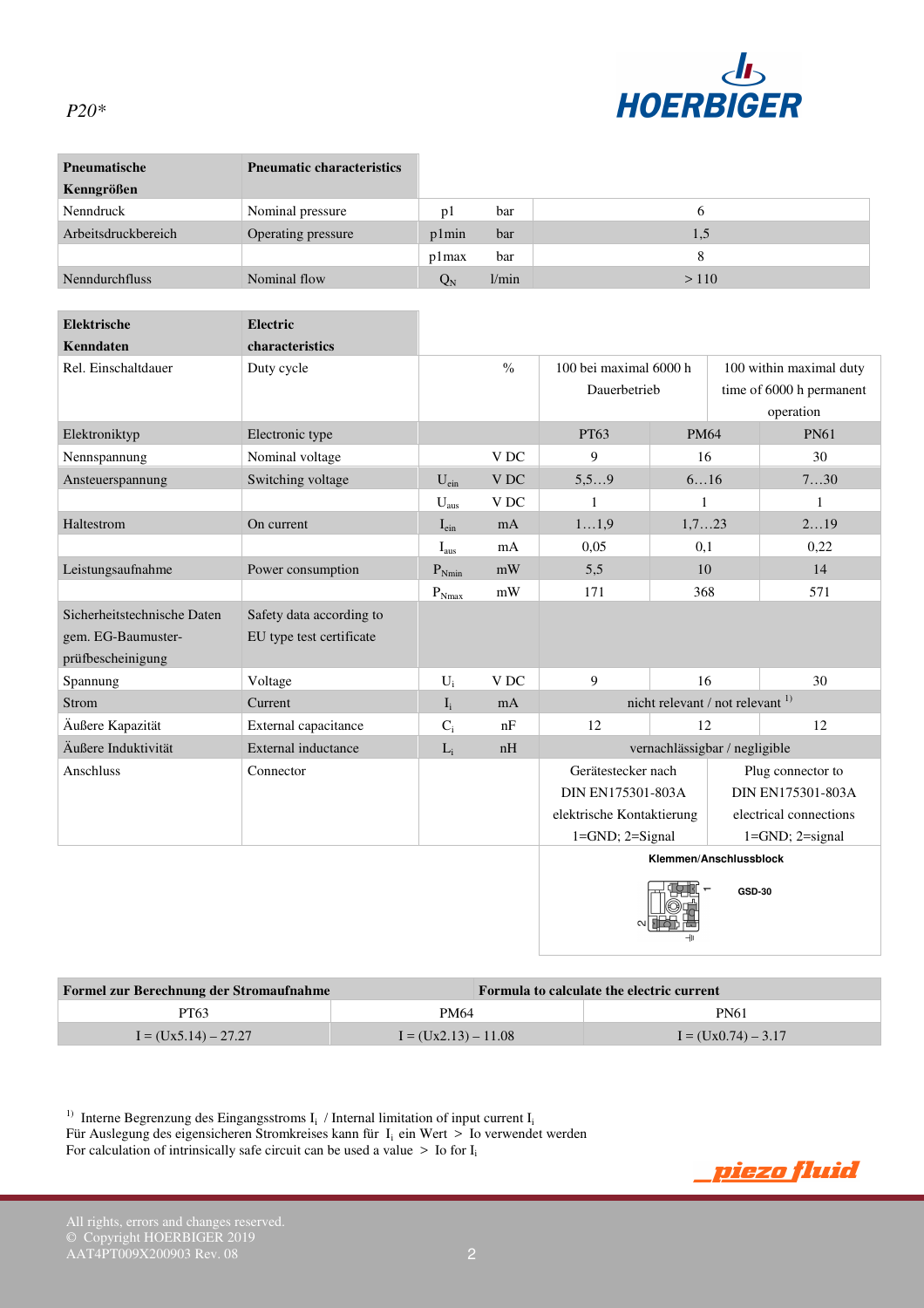



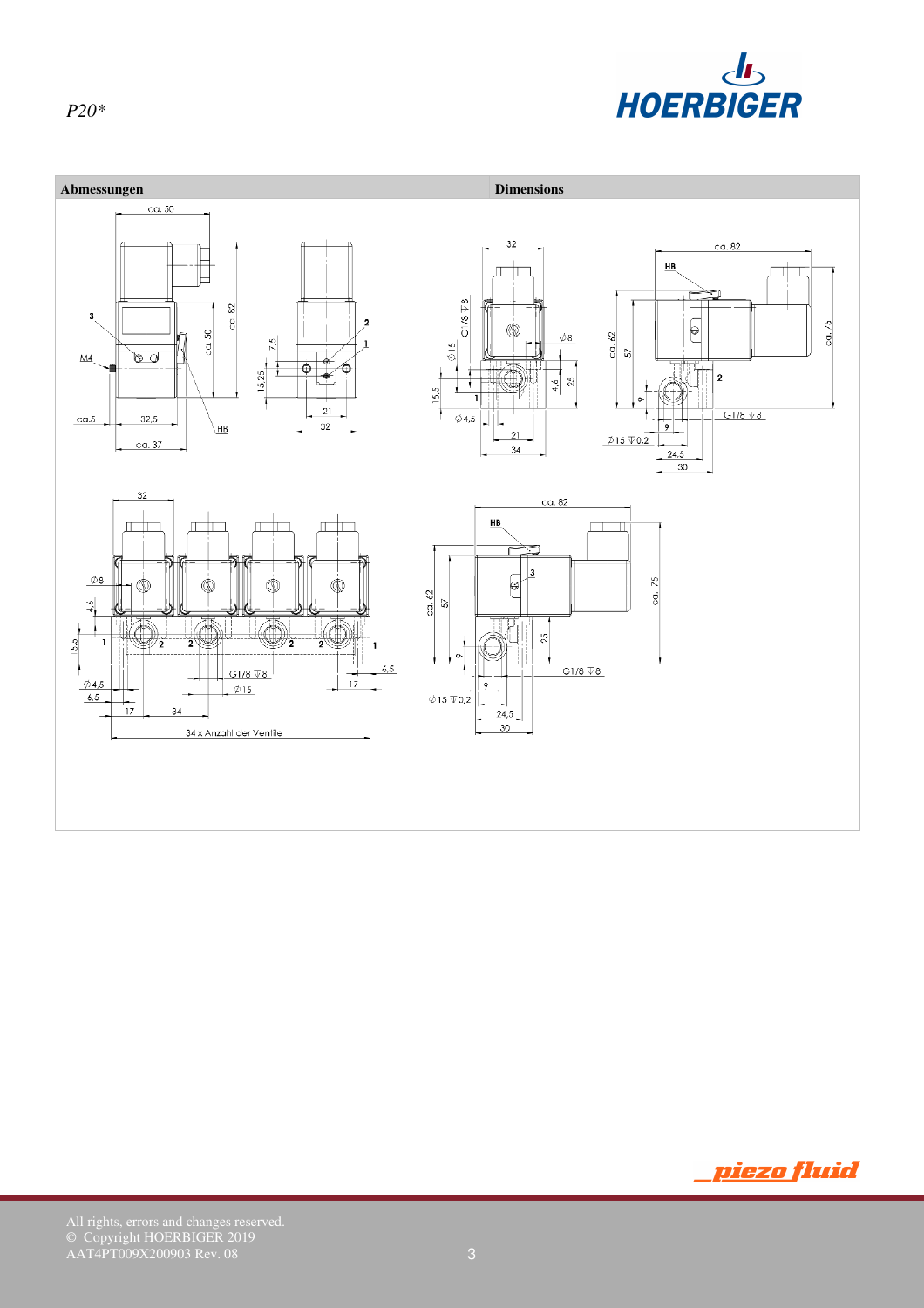

<u>piezo fluid</u>

## Bestellnummernschlüssel P20 381RF-NG-CP\*6\* **1 1 2 1 3** ID-Nr.: **PS 1 0 0 X X - X X 1 A - X X**  *z.B.: PS 1 0 0 2 1 - 6 4 1 A - X X z.B.: PS* 1 0 0 | 2 3 | - | 6 4 | 1 A - | 0 1 **1** 1 2 3 Ventiltyp Elektronikvariante Ventilanzahl \* Ventilanzahl \*  $21 = NG$  61 = PN61  $23 = NG + Anschlussplate$  63 = PT63 01 = mit Anschlussplatte  $64 = PM64$  02 = Batterieausführung  $02$ -fach  $02$ -fach  $02$ -fach  $02$ -fach  $02$ -fach  $02$ -fach  $02$ -fach  $02$ -fach  $02$ -fach  $02$ -fach  $02$ -fach  $02$ -fach  $02$ -fach  $02$ -fach  $02$ -fach  $02$ -fach  $02$ -fach  $02$ -fach  $02$ -fach  $02$ -fach  $02$ -fach  $02$ -fach

\* siehe Zubehör



\* see accessory

© Copyright HOERBIGER 2019